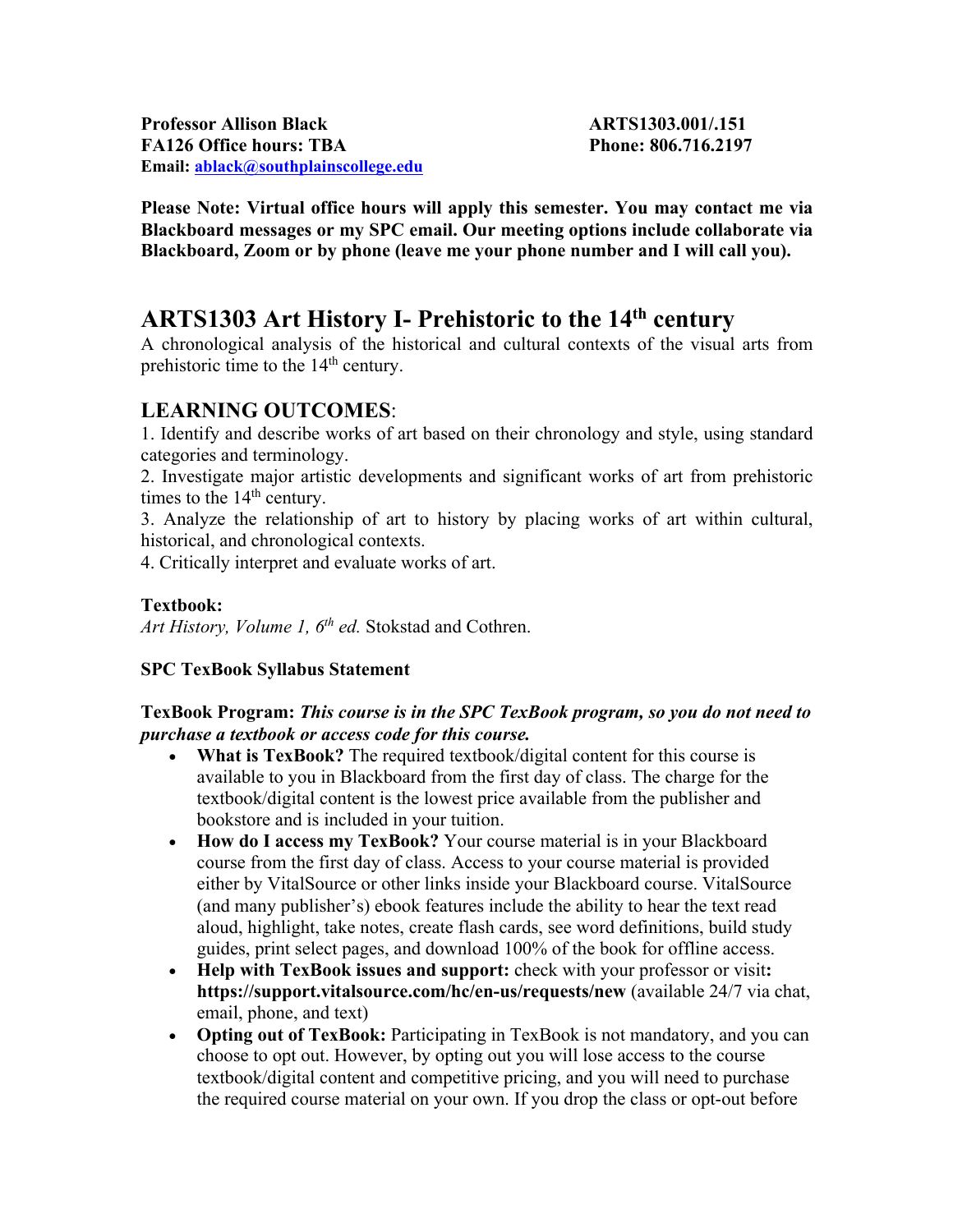the opt-out deadline, the TexBook fee will be automatically refunded to your SPC account. The opt-out deadline for Fall and Spring is the twelfth-class day. The opt-out deadline for shorter terms varies between the second- and third-class day.

NOTE: Please consult with your professor before deciding to opt-out. If you still feel that you should purchase the course textbook/materials on your own, send an OPT-OUT EMAIL to tfewell4texasbookcompany@gmail.com. Please include your first name, last name, student ID number, and the course you are opting out of. Once you have been opted-out, you will receive a confirmation email. If you need assistance with the process, contact the SPC bookstore:

Email: tfewell@texasbook.com/ phone: 806-716-2399 Email: agamble@texasbook.com/ phone: 806-716-4610

## **This course is designed to satisfy three hours of Creative Arts credit in the Foundation Component Area:**

- 1. Courses in this category focus on the appreciation and analysis of creative artifacts and works of the human imagination.
- 2. Courses involve the synthesis and interpretation of artistic expression and enable critical, creative, and innovative communication about works of art.

## **Courses in the Creative Arts will satisfy the THECB Core Objectives of:**

**1. Communications Skills:** "to include effective development, interpretation and expression of ideas through written, oral and visual communication."

**2. Critical Thinking Skills:** "to include creative thinking, innovation, inquiry, and analysis, evaluation and synthesis of information."

**3. Teamwork:** "to include the ability to consider different points of view and to work effectively with others to support a shared purpose or goal."

**4. Social Responsibility:** "to include intercultural competence, knowledge of civic responsibility, and the ability to engage effectively in regional, national, and global communities."

## **Course Outline:**

Module 1: Introduction (xxii-xxxvii)

- Module 2: Ch 1 Prehistoric Art
- Module 3: Ch 2 Art of the Ancient Near East & Ch 3 Art of Ancient Egypt
- Module 4: Ch 4 Art of the Ancient Aegean & Ch 5 Art of Ancient Greece
- Module 5: Ch 6 Etruscan and Roman Art
- Module 6: Ch 7 Jewish and Early Christian Art & Ch 8 Byzantine Art
- Module 7: Ch 15 Early Medieval Art in Europe
- Module 8: Ch 16 Romanesque Art
- Module 9: Ch 17 Gothic Art of the Twelfth and Thirteenth Centuries
- Module 10: Ch 18 Fourteenth Century Art in Europe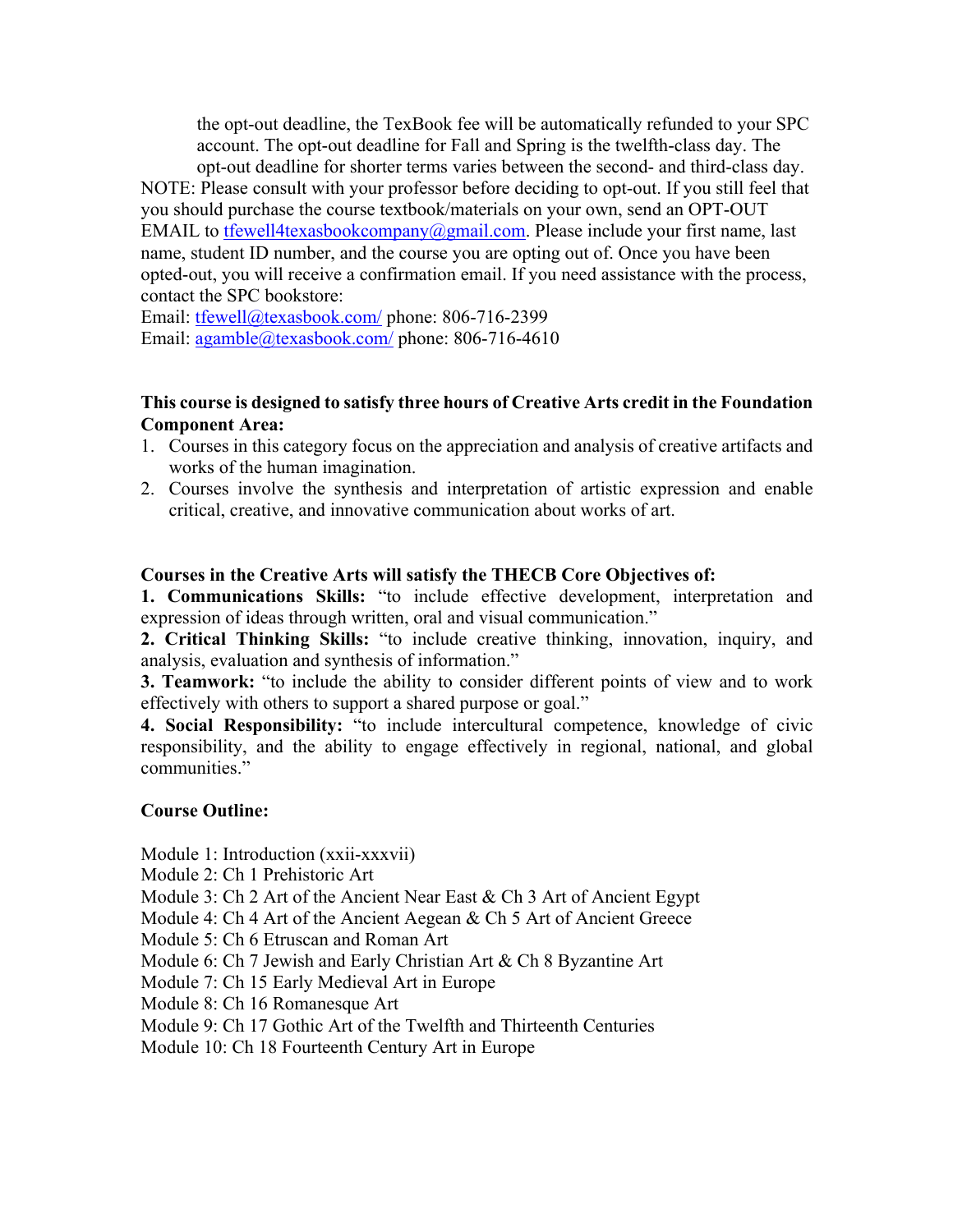Our course will be broken into 10 content learning modules. These will open and close every two weeks and will be staggered. Please see the calendar in our "start here" link.

# *Please note:*

I do not use the "announcement" or "due date" systems on Blackboard. These don't apply to our open and close cycle of tests and discussion question availability. Please consult your "calendar" that accompanies this course, as found in the "start here" link within our class site.

# **CALCULATION OF FINAL GRADES:**

- 30% 10 Chapter Tests
- 30% 10 Discussion questions including Teamwork assignments
- 30% Final paper- Topic Assignments to be discussed later.
- 10% Class participation in discussion questions, preparedness, attitude & attendance

## **GENERAL COURSE REQUIREMENTS:**

- 1. **Attendance**: student is required to attend for the entire class period, every class
- **2. Participation:** student is required to participate in class discussions, exercises, and field activities.
- **3. Absences: missing any four required assignments including tests and discussion questions will likely result in being dropped from the class.**
- **4. Preparation:** student should be prepared with the textbook, read the necessary materials, engage in class, complete their assignments in a timely manner. Our Students will contribute to an asynchronous discussion board. Students will be expected to read and comment on one of their classmates' original postings. This will be part of the discussion question grade and class participation.
- 5. **Discipline**: every student in the class has the right to be in the class and is therefore entitled to an optimal learning environment. Disruption of that environment will be dealt with by first a warning, second a conference, third a dismissal from class and last, expulsion from the course. Disruptions include but are not limited to: speech inappropriate to the classroom, disrespectful messages and or content on the discussion board, or to the professor via messaging.
- 6. **Attitude:** student is expected to have an attitude conducive to learning; a cooperative and open-minded attitude is essential to learning about something that is new to you. In this class you will be visual art historians.
- 7. **Commitment to the course:** You can expect to spend 6 or more hours per week on work related to this course. This includes completion of the readings, research and writing assignments.
- 8. **Teamwork:** This course emphasizes group activities. Several discussion questions will be worked on within team settings.
- 9. **ART:** this class deals with artworks from other periods and cultures, there may be some images or themes discussed that may be offensive to some students. Please feel free to calmly discuss and defend your point of view. Please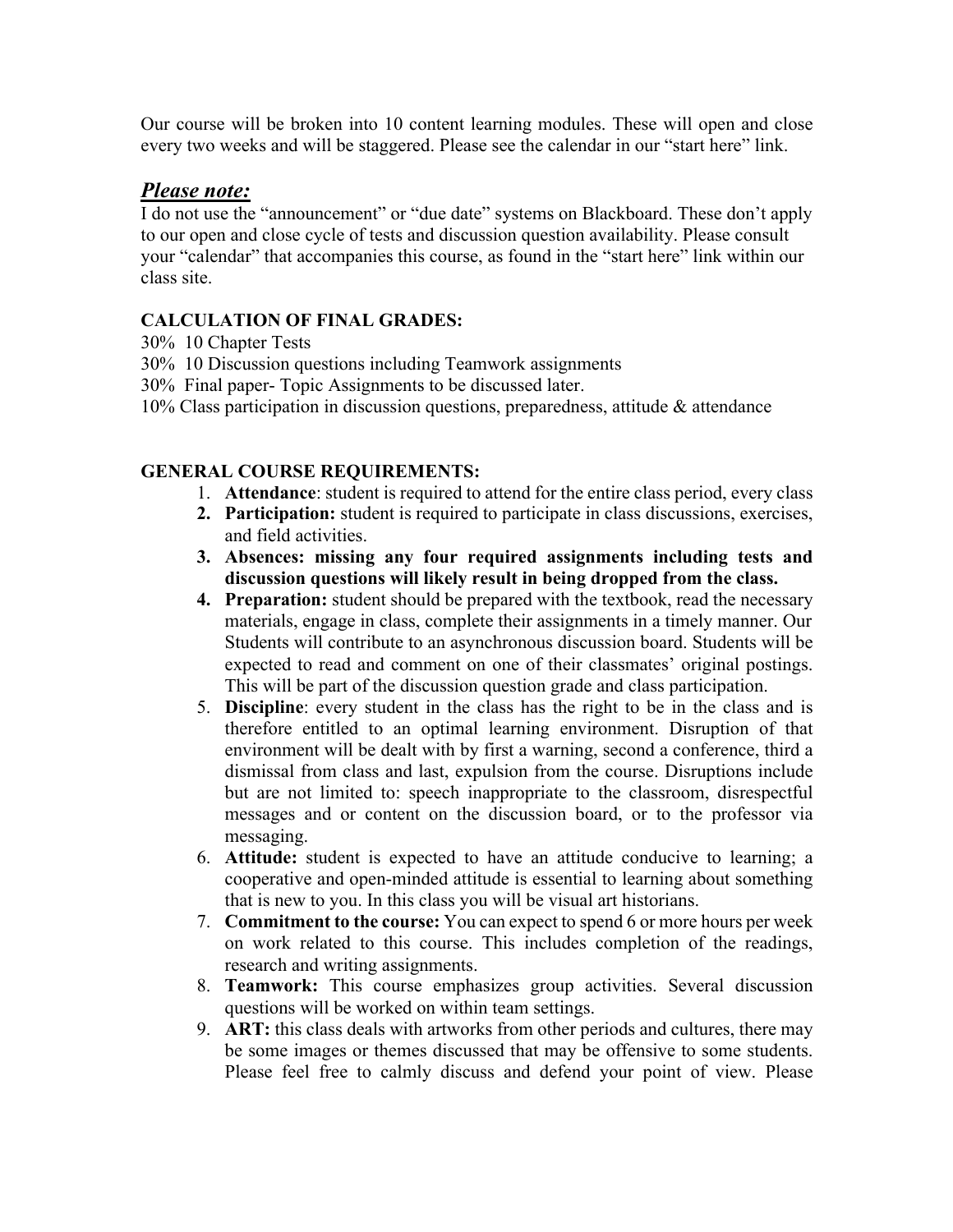recognize though, not everyone thinks and believes alike. It is best to keep an open mind when viewing art.

# **About the discussion questions…**

- 1. Write a minimum of 3 full paragraphs for the regular discussion questions. I am looking for ideas and concepts not word count. Read the questions carefully and answer fully, some questions may have other specific requirements.
- 2. Prepare to answer your discussion question by writing your answer in a word document. Use Times New Roman 12-point font and single or 1 ½ line spacing, not double spaced. Use regular font, not italics. Correct your spelling and grammatical errors and create paragraph organization. Citations are expected for all information. Copy and paste this document into the discussion question submission box. Save all of your DQ postings in a file folder on your desktop to have a record of your work for this class. Use citations, simple (text, page#) and if you use other sources cite them accurately, use formal citation methods. Remember though, your textbook is your *primary* source, use it before you use anything else.
- 3. You are also required to "reply" to one other student's original posting. This reply is worth 20 points. Each discussion question is a combined 100 points (80 points max for your answer to the DQ and 20 points for your reply posting).
- 4. DQ answers that do not reflect an informed attitude, that is, that reflect that you have not read the material or answering the questions in a non-serious and informed fashion will be graded down substantially. Repeated violations will be treated in a manner consistent with no answer submitted for the question. And posts with no original submission but do have one reply posting will likewise be a zero " $0$ ".

## **GRADING SCALE:**

100-90: A 89-80: B 79-70: C 69-60: D 59 & below: F

#### **GRADING SCALE:**

| A+       |    | The work is exceedingly excellent                                        |
|----------|----|--------------------------------------------------------------------------|
| A        | 95 | Exceptional work, outstanding, high level of maturity, perception and    |
| clarity. |    |                                                                          |
| A-       |    | Work is slightly weaker than above mentioned.                            |
| B+       |    | Work is above average, but not quite up to the expectations of "A" work. |
| B.       | 85 | The work level, effort and accomplishment is beyond the norm. Very       |
| good     |    |                                                                          |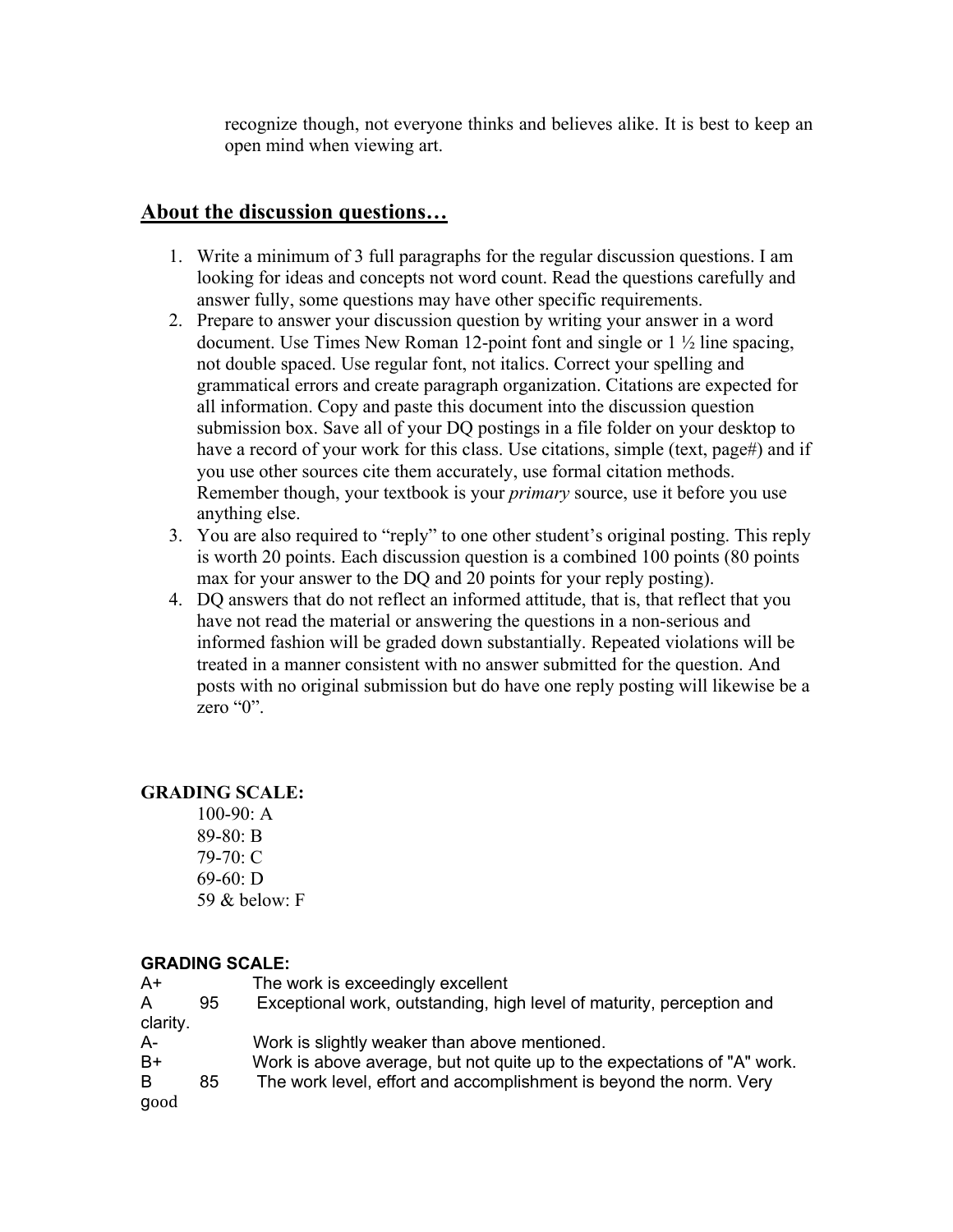development and understanding of the material.

B- Work is not quite a full-fledged "B". A few areas may need further attention.

C+ Work is above average

C 75 Work is satisfactory. Good completion of assignment. Basically meeting the assigned requirements, improvement is expected.

C- A clear message that the work is barely satisfactory

D+ Work is poor in execution and effort

D 65 Barely passing. Not meeting designated criteria set forth; weak

effort, inconsistent in thought, poor grammar and spelling.

F 59 Failed. Work is unacceptable, late, incomplete, not meeting criteria set

& below forth, inconsistent, sloppy, poor in quality, not showing any effort.

# **ACADEMIC HONESTY POLICY:**

The faculty is strongly committed to upholding standards of academic integrity. These standards, at the minimum require that students never present the work of others as their own. CHEATING WILL NOT BE TOLERATED.

## **4.1.1.1. Diversity Statement**

In this class, the teacher will establish and support an environment that values and nurtures individual and group differences and encourages engagement and interaction. Understanding and respecting multiple experiences and perspectives will serve to challenge and stimulate all of us to learn about others, about the larger world and about ourselves. By promoting diversity and intellectual exchange, we will not only mirror society as it is, but also model society as it should and can be.

#### **4.1.1.2. Disabilities Statement**

Students with disabilities, including but not limited to physical, psychiatric, or learning disabilities, who wish to request accommodations in this class should notify the Disability Services Office early in the semester so that the appropriate arrangements may be made. In accordance with federal law, a student requesting accommodations must provide acceptable documentation of his/her disability to the Disability Services Office. For more information, call or visit the Disability Services Office at Levelland (Student Health & Wellness Office) 806-716- 2577, Reese Center (Building 8) 806-716-4675, or Plainview Center (Main Office) 806-716-4302 or 806-296-9611.

#### **4.1.1.3 Non-Discrimination Statement**

South Plains College does not discriminate on the basis of race, color, national origin, sex, disability or age in its programs and activities. The following person has been designated to handle inquiries regarding the non-discrimination policies: Vice President for Student Affairs, South Plains College, 1401 College Avenue, Box 5, Levelland, TX 79336. Phone number 806- 716-2360.